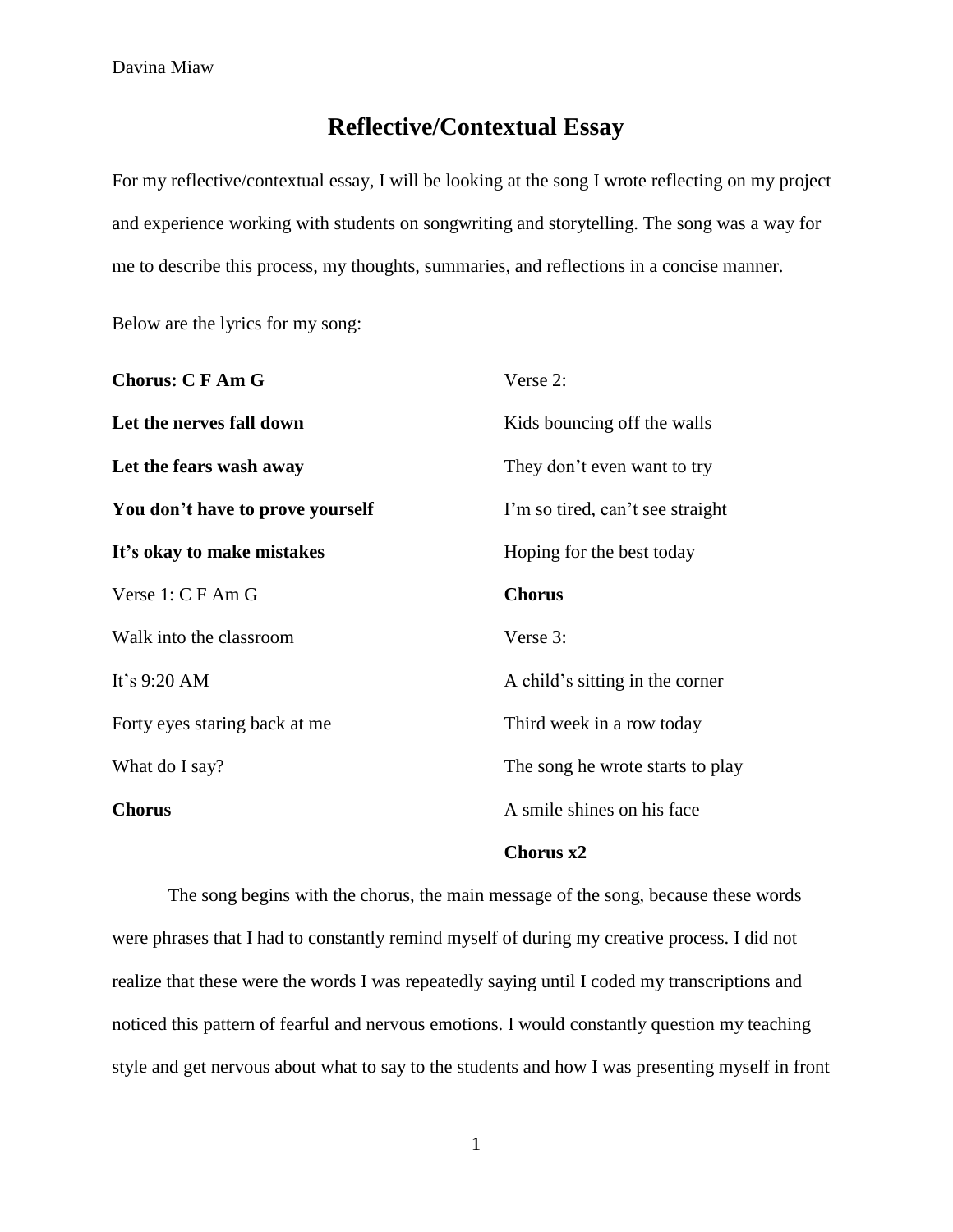Davina Miaw

of the classroom. However, through this process, I learned that I did not need to be afraid to make mistakes because that was where I grew the most. In my transcriptions, the places where I became most articulate and explained my thoughts and feelings best were items that I had been wrestling with and talking through in the past three months. Items like feedback from the cooperating teacher on my teaching style and presence or my reasoning behind every action I made.

The verses of this song describes some key elements of my time in the creative process. Verse 1 highlights my first day walking into the classroom coming in to a new setting and situation. It also describes the feeling of nervousness that I felt every time I walked into the classroom and had to teach and help facilitate the students in the songwriting process. I was uncomfortable doing this, but I kept repeating the lines of the chorus to myself for comfort and understanding. Verse 2 describes the theme of exhaustion and hopefulness that I found repeated in the coding of my transcriptions. Phrases such as "I'm so exhausted" and "Hopefully today goes well" were commonly used by myself and a significant amount of that was because I never knew what to expect from the kids. I understood that investing my time and energy every week was tiring and I had to mentally and physically prepare myself for it all. Verse 3 describes a particular moment of victory with a student, which applies to the broader topic of the little victories that I had to be aware of and celebrate when teaching or else I would experience burnout.

I chose the chords CM, FM, Am, and GM in that order because I eventually want to make this song a duet or mash-up with one of the students' songs. Our songs and growth in this process were intertwined with one another and I desired to show this physically. This experience was amazing and allowed me the opportunity to get experience in the field and consistently see a

2